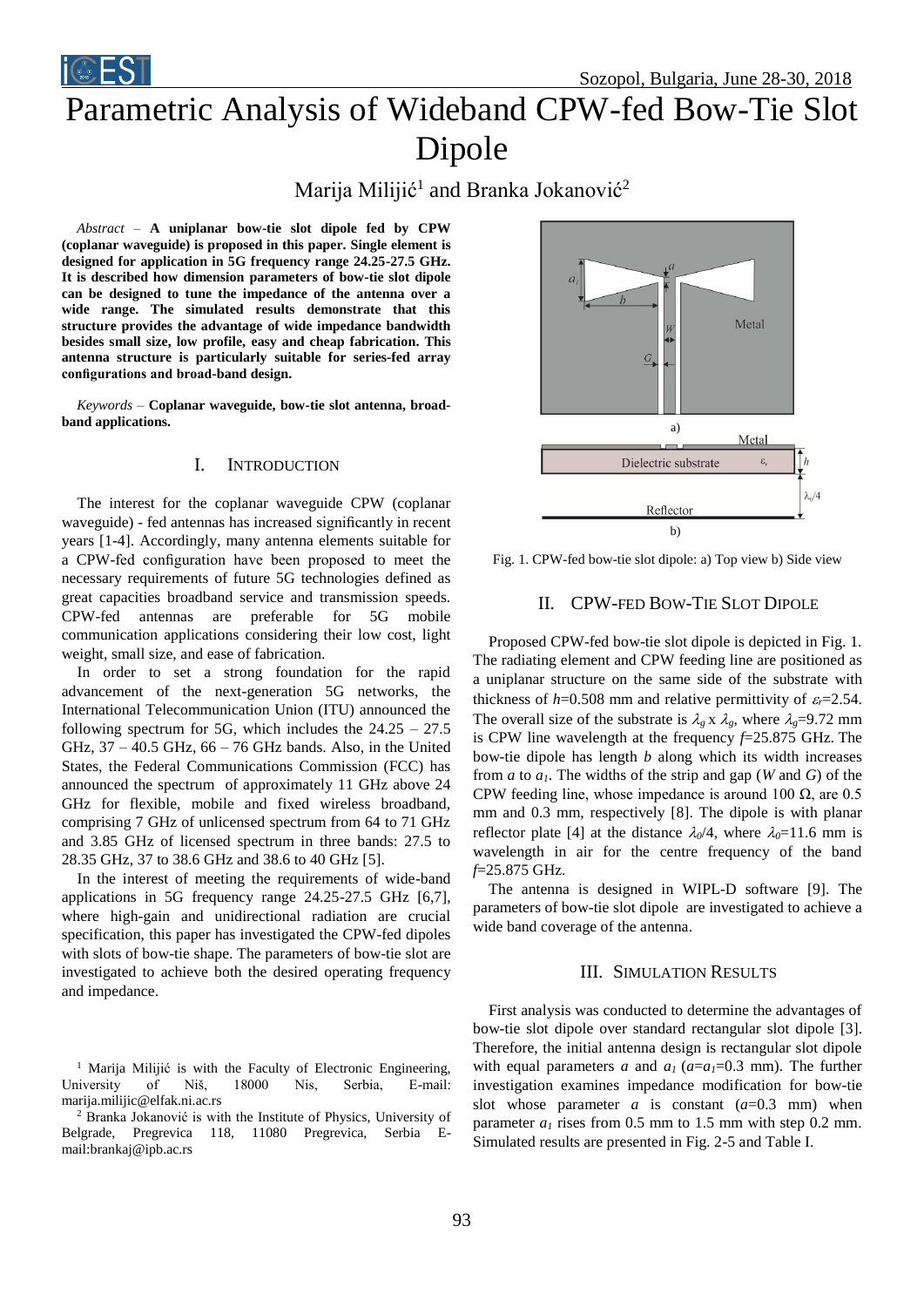



Fig. 2. Dipole's impedance versus frequency for different values of slot parameter, *a1*.



Fig. 3. Resonant frequency and impedance of CPW-fed bow-tie slot dipole for the different values of slot parameter, *a1*.



Fig. 4. Antiresonant frequency and impedance of CPW-fed bowtie slot dipole for the different values of parameter, *a1*.

Fig. 2 shows dipole's impedance versus frequency for different values of parameter *a1*. It is obvious that proposed dipole has two resonances: the first resonance with high impedance and the second one or antiresonance with low impedance value.



Fig. 5. Dipole's VSWR versus frequency for the different values of parameter, *a1*.

TABLE I BANDWIDTH OF CPW-FED BOW-TIE SLOT DIPOLE FOR THE DIFFERENT VALUES OF PARAMETER *a<sup>1</sup>*

| Slot       | Bandwidth [GHz]          | Relative bandwidth in |
|------------|--------------------------|-----------------------|
|            |                          |                       |
| parameter  | In respect to $VSWR < 2$ | respect to the center |
| $a_l$ [mm] |                          | frequency $[\%]$      |
| 0.3        | 24.775-27.55             | 10.6                  |
| 0.5        | 24.715-27.685            | 11.3                  |
| 0.7        | 24.67-27.925             | 12.4                  |
| 0.9        | 24.7-28.165              | 13.1                  |
| 1.1        | 24.685-28.42             | 14.1                  |
| 1.3        | 24.7-28.705              | 15.0                  |
| 1.5        | 24.715-29.035            | 16.1                  |

It can be seen that slot impedance at the resonance varies 12.05% when parameter *a<sup>1</sup>* changes from 0.3-1.5 mm, while at the second resonance the impedance has greater difference from 17  $\Omega$  to 27  $\Omega$  which makes a relative change of 45%. Considering resonance frequency in Fig. 3, it decreases for 8.2% when slot width *a<sup>1</sup>* rises from 0.3 mm to 1.5 mm, while at the same time the antiresonant frequency slightly increases from 25.88 GHz to 26.4 GHz (2%) as can be seen in Fig. 4.

Since the slot impedance is very large at the resonance, it is not suitable for series-fed array of slot dipoles to work around the resonance. However, the antiresonance frequency features smaller impedance that can be observed in Fig. 4. Therefore, it can be concluded that antiresonance frequency is more suitable working band for serial connected CPW-fed bow-tie slot dipoles. Moreover, the smaller value of parameter *a<sup>1</sup>* causes smaller antiresonance impedance.

On the other hand, simulated results show that as the slot width *a<sup>1</sup>* increases, the bandwidth of the slot grows. Fig. 5 presents VSWR parameter of bow-tie slot dipole for different slot width *a<sup>1</sup>* matching the antiresonant impedance *Za*. The numerical values from Fig. 5 are presented in Table I together with the bandwidth relative to central frequency.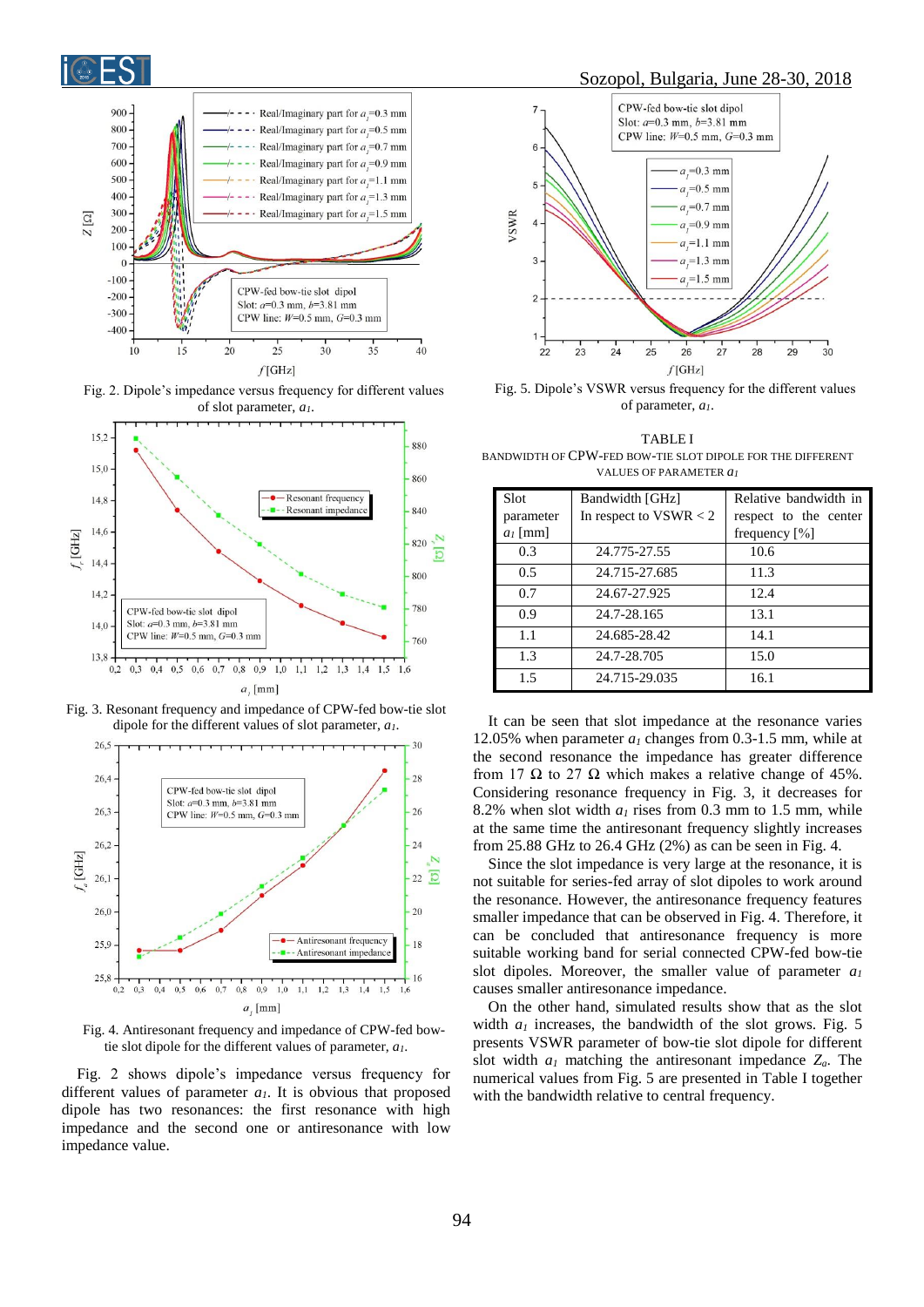



Fig. 6. Radiation pattern of the bow-tie slot dipole in E and Hplane.



Fig. 7. Co-polar and cross-polar radiation pattern of the bow-tie slot dipole.

Analyzing previous presented results, it can be concluded that greater parameter  $a<sub>l</sub>$  leads to bigger bandwidth. Therefore,  $a<sub>l</sub>$  is adjusted to biggest examined value (1.5 mm) for further analysis. Fig. 6 presents simulated E-plane and H-plane radiation patterns and Fig. 7 presents simulated co- and crosspolarization of proposed bow-tie slot dipole.

Fig. 8-11 and Table II show the influence of the slot length *b* on resonance and antiresonance frequency bands and impedance of the proposed dipole. Since, the parameter *b* made a primary impact on resonance frequency band when length *b* changes from 3.51 mm to 4.11 mm with step 0.1 mm (Fig. 8). For this change of slot length *b*, resonant frequency has drop for 7.9 % (from 14.5 GHz to 13.4 GHz) while its impedance falls from 925 Ω to 650 (35 %) (Fig. 9). Still, the same change of the slot length *b* causes that the antiresonance frequency *f<sup>a</sup>* decreases for 12.3 % (from 28.5 GHz to 25.2 GHz) while the slot impedance falls from 28 Ω to 23 Ω

### Sozopol, Bulgaria, June 28-30, 2018



Fig. 8. Dipole's impedance versus frequency for different values of slot parameter, *b*.



Fig. 9. Resonant frequency and impedance of CPW-fed bow-tie slot dipole for the different values of slot parameter, *b*.



Fig. 10. Antiresonant frequency and impedance of CPW-fed bow-tie slot dipole for the different values of slot parameter, *b*.

(19.6 %) (Fig. 10). Furthermore, the slot impedance has calm development for both, the real and imaginary part, at the dipole second resonance (antiresonant frequency) (Fig. 8).